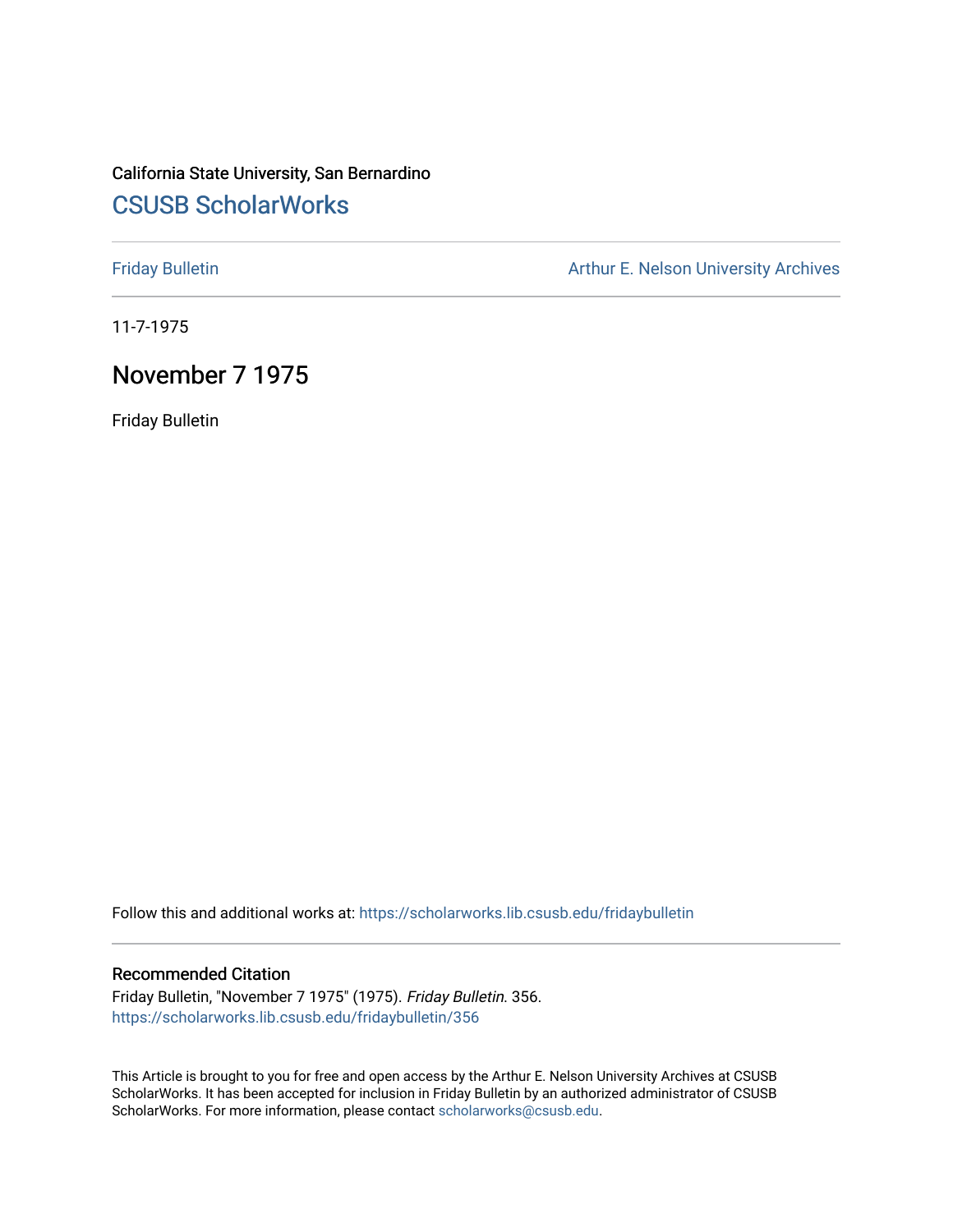**FHE BULLETin ...** 

CALIFORNIA STATE COLLEGE . SAN BERNARDINO



November 7. 1975

*For the Use of the Hall* **PLAY OPENS** Play wright Oliver Hailey is working with the CSCSB student cast now in the last week of rehearsal of his comedy, "For the Use of the Hall," opening in the Little NOVEMBER 13 Theatre Thursday, November 13 at 8:15 p.m.

The writer has held conferences with director Amanda Sue Rudisill and student actors and will be on campus for final rehearsals and opening night.

Described by the director as "a very funny play with a very grim core of reality," the underlying theme of the comedy is to enjoy life the way it is and be grateful that you had "the use of the hall."

Following the Thursday opening,performances continue Friday and Saturday. November 14 and 15; and Tuesday through Saturday, November 18 through 22.

Tickets may be obtained through the Drama Department. Call Ext. 7452.

*OLIVER HAILEY DISCUSSES -FLAY The unique opportunity to hear a playwright tell how he developed his play - partly out of his own experience and relate some of the processes of playwriting, the de-*

*velopment of ideas and how they can be translated into stage techniques, will be offered next Monday,* 

*Oliver Hailey, author of "For the Use of the Hall," Fall Quarter drama production, will discuss his comedy in a public lecture scheduled for Monday, November 10 at 2 p,m. in LC-500,* 

*The public and the College Community are invited to attend the lecture free of charge.* 

VETERANS' DAY

**VETERANS' DAY TO BE DECEMBER 26 HOLTDAY** 

**Officially a State holiday. Veterans' Day, Tuesday, November 11, will be observed by the College on December 26, to provide a longer Christmas holiday. All College of-**

**fices will be open and classes will be held as usual November 11,** 

**A four-day Thanksgiving holiday will be observed by the College beginning**  Thursday, November 27, and continuing through Sunday, November 30.

INTHIA UPCHURCH BLUEPRI

*New exhibit now in Art Gallery. See*  **story on** *Page 2,* 

 $\frac{h_{\text{max}}}{h_{\text{max}}}$ 

 $v_{\rm i}$ 

Vations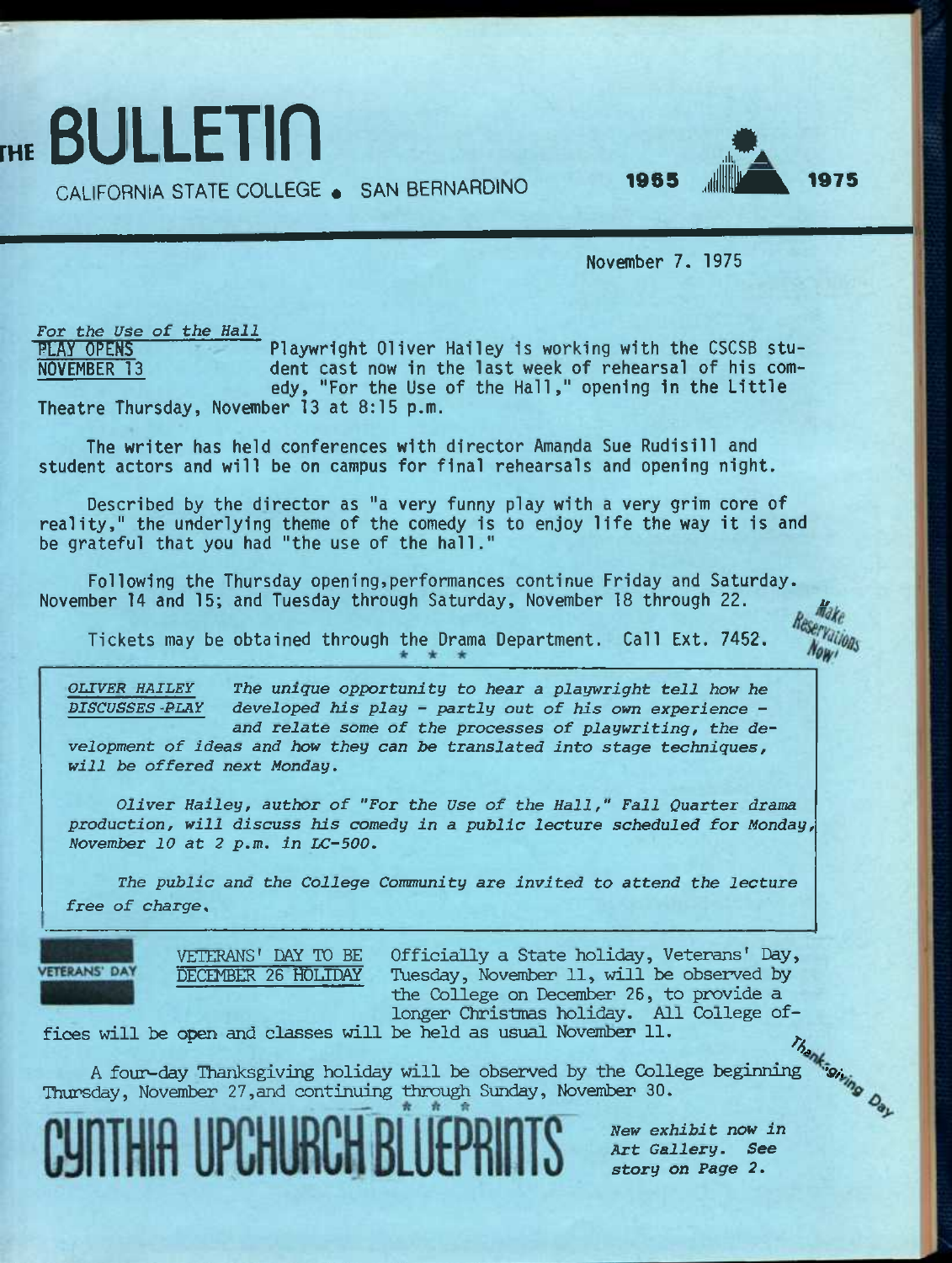BLUEPRINT DRAWINGS An exhibit of large-scale blueprint drawings by Cynthia **NOW ON EXHIBIT** Upchurch will be shown in the Art Gallery through the Upchurch will be shown in the Art Gallery through the **month of November.** 

The blueprint images, the second in a series of experimental printmaking **shows, depict and are rooted in tarporary situations in physics, according to**  the artist, a member of the CSCSB art faculty.

**PUBLICATIONS** Peter Spader (Philosophy)has been notified of acceptance of two papers **1 for publication: "The Possibility of an A Priori Ethics: Max Scheler's**  Task, by <u>Man & World</u>: Int'l Philosophical Review and "Scheler's Phenomenological **Given," written for a special commemorative issue on Max Scheler of the Journal of the British Society for Phenomenology, upon invitation. ~** 

ARTHUR MOOREFIELD AUTHOR OF COLLECTED WORKS OF COMPOSER

Volume I of Gesamtausgabe der Werke von Johannes Gallic"1us (Collected Works of Johannes Galliculus) **by** Arthur Moorefield, Chairman and Associate Professor of Music, has been published by the Institute of Mediaeval Music (Basle and New York).

It contains the composer's polyphonic masses for Christmas and Easter. Galliculus was one of the first generation Lutheran composers active in Germany in the mid-sixteenth century.

Dr. Moorefield, currently working on Vol. II dealing with the composer's "Magnificats," plans for Vols. Ill and IV on Galliculus' motets and theory. **He** is the author of the only published biography of the German composer. An Introduction to Johannes Galliculus. released in 1969. —

**JUDITH TORRES NEW FINANCIAL AID ADVISOR Judith Torres, Department Secretary in the E.G.P. Office for**  two and a half years, has been appointed Financial Aid Advisor. **Miss Torres, a native of San Bernardino and graduate of San Bernardino High School, earned her B.A. degree in Economics here** 

**last June. She also holds an AA degree in Liberal Arts** *from* **Valley College.** 

**In addition to her E.O.P. experience. Miss Torres worked in the Financial Aid Office at Valley College prior to caning to CSCSB.** 

DEPARTMENT OF MUSIC presents

ft ft ft

The music of Beethoven, Mozart and Gershwin will be performed by the Leslie I. Harris String Quar**tet** *in an afternnon concert, Sunday, Nov. 9, 3 p.m., PS-10, Admission is \$1.50. Students free.* 

THE HARRIS STRING QUARTET

*Distinguished musicians are Armen Turadian and* 

*Clyda Yedinak (violin); Victoria Shapiro (viola); Lauren Green (cello).* 

*FEBSONALS* **Mr. and Mrs. David Hughes (Jackie, Adms, £ Rec.) became the parents of Douglas Robert, three months old, adopted November 5. Mrs. Hughes**  has resigned her position as Admissions Coordinator.<br> **has resigned her position as Admissions Coordinator.** 

### CSCSB BULLETIN

**" ft ft ft** 

The California State College, San Bernardino BULLETIN is published by the Office of Col-lege Relations, AD-151. Ext. 7217. Material lur publication must be received by noon Tuesday before the Friday of publication.

Editor Barbara Nolte

Printed at Duplicating

**The College was saddened to learn Sympathy- of the death of Albert P. Campos, junior Liberal Studies major, of** 

**a fatal heart attack October 24. Mr, Campos is survived by his widow, three sons and three daughters, one of whom, Linda, is enrolled in the CSCSB graduate program in psychology.**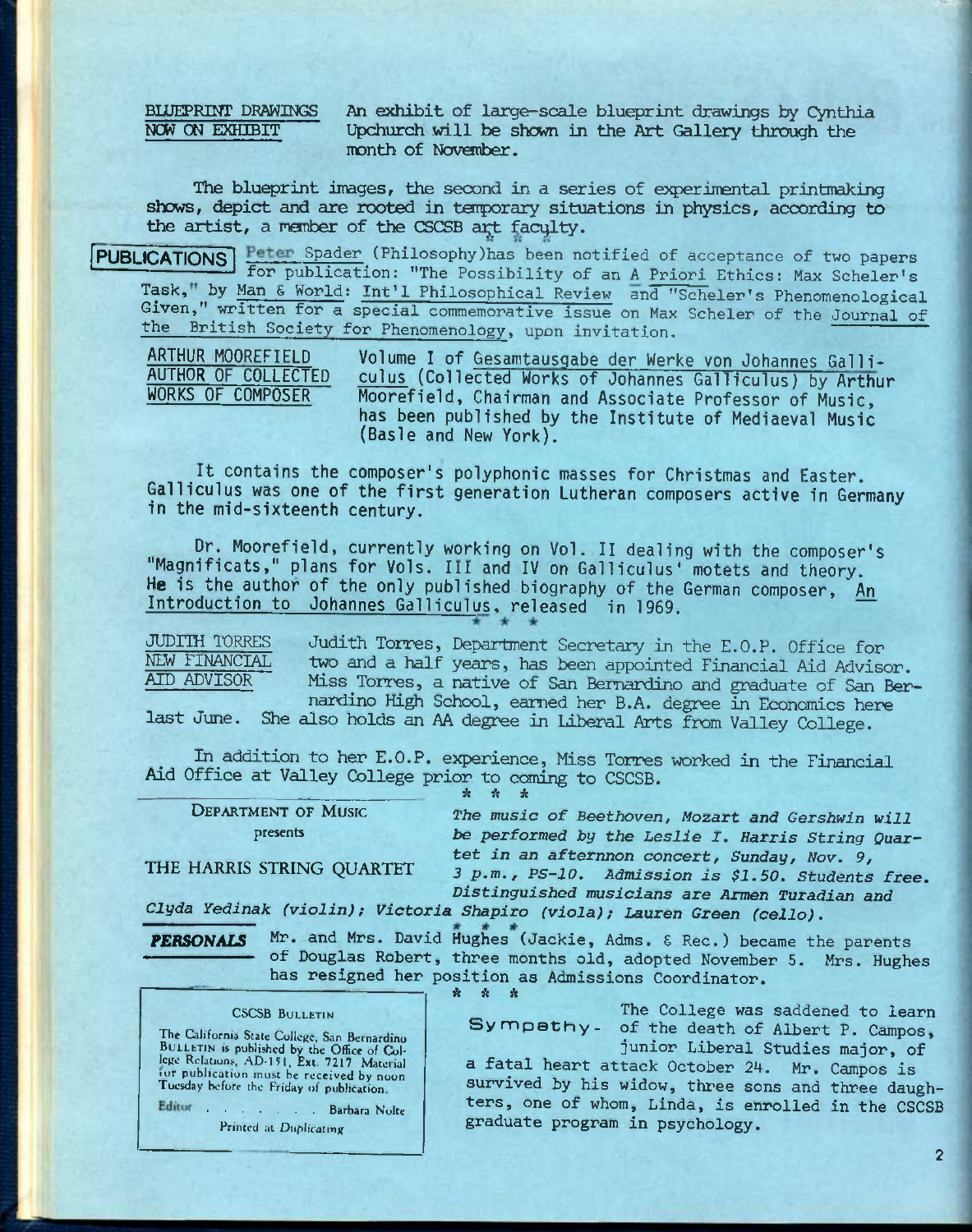*Distinguished Lecture Series* George F. Carter, Distinguished Professor of Ge- TPLEISTOCENE MAN IN NORTH ography at Texas M & M University, will present a<br>AMERICA," TOPIC OF LECTURE lecture on "Pleistocene Man in North America" next lecture on "Pleistocene Man In North America" next Thursday, November 13 at 6 p,m. In LC-500.

A native of San Diego, Dr. Carter Is the author of"Plelsocene Man In San Diego," among other notable works, which Include "Man and the Land" and "Plant Geography and Culture History in the American Southwest." He has also written over 100 articles.

In his Thursday lecture, sponsored by the Departments of Geography and Anthropology In conjunction with the Distinguished Lecture Series, Dr. Carter will deal with evidence of the existence of man In San Diego and Calico over 50,000 years ago. Dee Simpson, Director of the San Bernardino County Museum, will supply artifacts from the dig at Calico to illustrate the lecture. *\* \* -k* 

**FACULTY DEVELOPMENT - A display of books, periodicals, articles and bibliographies relating to faculty development and instructional improvements will be at the northeast end of the First Floor of the Library, Nov. 10-24. Display organized by the Library and Faculty Development Center and designed to provide a sampling of material available on faculty development and instructional improvement.** 

*INSURANCE REPS will be here Nov, 12, 10* a.m.-4 *p.m., SS-171, to offer life, disability and income protection plans and to meet with individual employees. See supervisors for release time.* 

*OPEN ENROLLMENT for health insurance will end Nov. 15. Employees may enroll or make* **necessary** *changes at Personnel Office, SS-151,* 

*HAVE YOU HELPED? The campus AUW drive ends today.* 

Employees may enroll in the DEFERRED COMPENSATION PLAN until Nov. 30. Call Personnel.

*+ A \$150,000 Tyler Ecology Award is offered to any interested person or group who felines have conferred benefit on mankind in the field of Ecology and Environment. Deadline for filing is Dec. 1. See Faculty Senate Bulletin Board, AD-169 for details.* 

*+ RENAISSANCE DANCE GROUP will perform in costume for the History 500 Class: Tudor s Stuart England, Thurs., Nov. 13, 9 a.m., LC-500. Everyone welcomes* 

*+* 

*NOON MUSICALE - Wed., Nov. 12 - Student recital with Frances Gregory, David Hatt, Deborah Johnston, Sarah Nesbit, Diana Kniefel.* 

*APPLICATIONS DUE Nov. 17 for selection^of Student Trustee to CSUC Board of Trustees. Forms and information available in ASB office.* 

EMPLOYMENT OPPORTUNITIES Department Sec. 1B - in the E.O.P. Office. Provides sec'y/cler. support for the Assoc. Dean & Director. Qual: type 50 wpm; shorthand 80 wpm; 2 yrs. pd. cler. exp. at Cler. Asst. IIA level or equivalent; 40 hrs./wkly.; perm.; %68? per/mo.; available on or

after Nov. 12; apply by Nov. 11.

Cler. Asst. IIA - to work in the Records Office, be responsible for the issuance of transcripts changes of assignment, withdrawal from college, updating of class schedule, preparation of registration materials and appointment<br>and supervision of registration help. Qual: Type 50 wpm; 1 yr. pd. cler. exp.; 40 hrs./wkly; perm.;<br>per./mo.;

**+**  Cler. Asst. IIB - to work In the Office of the Vice President for Academic Affairs, '''ill perform the sec'y duties. Qual: type 50 wpm; 80 wpm, dictaphone; 1 yr. pd. cler. exp.; 9 A.M. - 1 P.M.; temp.; \*\*\* per./mo.; available Nov. 17.

Cler. Asst. IIA ( $\frac{1}{2}$  time) - to work in the Office of Dean of Admissions and Records. Duties: answer telephone,<br>receive office visitors, file and type correspondence. Qual: type 50 wpm; 1 yr. pd. cler. exp.; 9 A.M. -**+** 

Evaluation Tech.I - in the Admissions Office. Office responsible for the processing of all applications for admission to and matriculation thru the college. Qual: B.4. degree; 2 yrs. pd. exp. in evaluating the academic qualifications of candidates for admission to or degrees from a college. Applicants who meet the educational req.<br>will be considered for the position at the trainee level. 40 hrs./wkly; perm.; \$870 per/mo.; avail. Nov. 13;



tilines